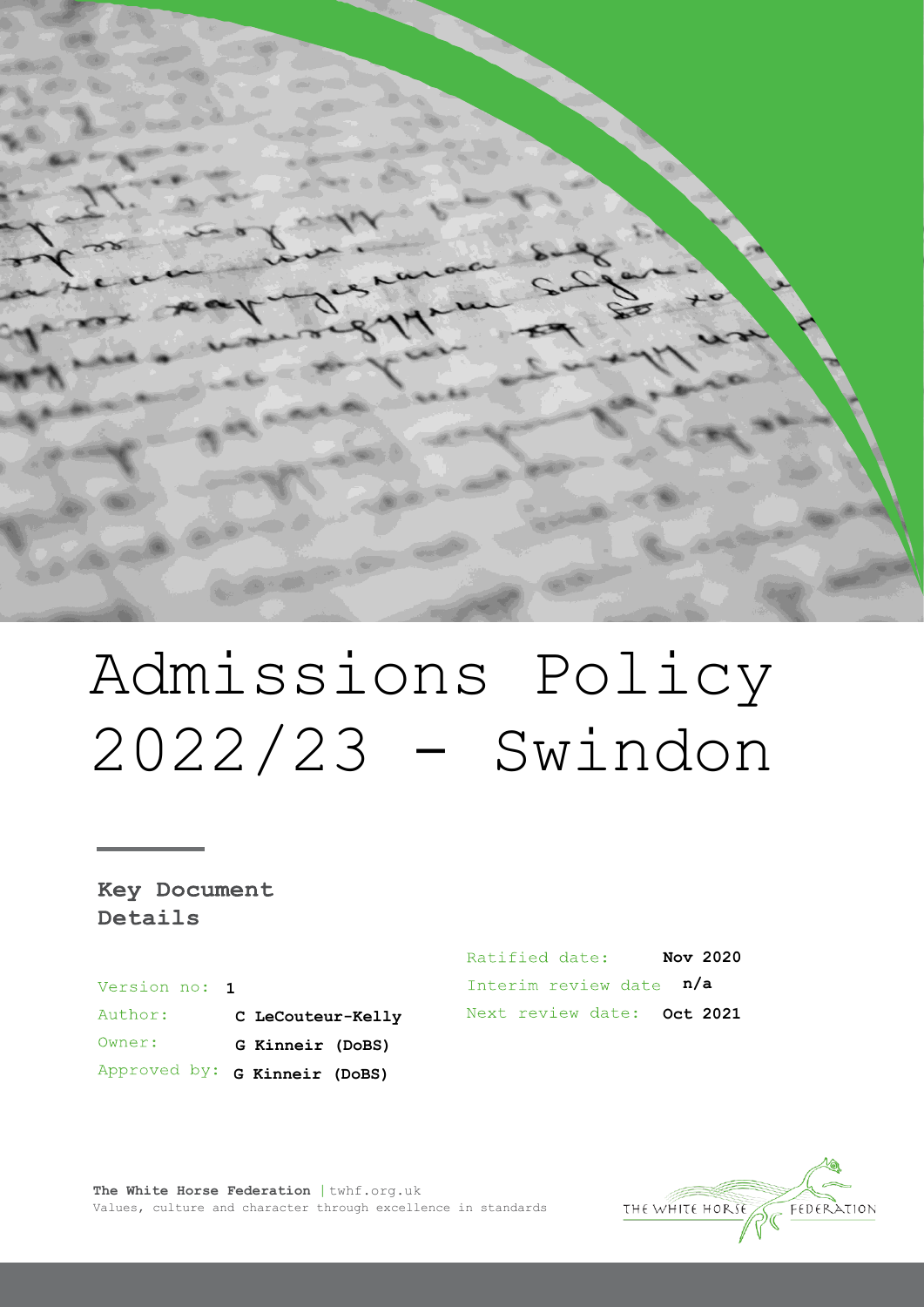#### **Admissions Policy - Primary and Special Schools, Swindon 2022/23**

# *\*\* Please note this policy has been amended in accordance to new code of Admissions – September 2021 – all changes are made in green italic's \*\**

#### **Introduction**

This policy has been written on behalf of all The White Horse Federation Schools (TWHF). Applications to attend a TWHF School are welcomed from all families. As the federation is a Multi Academy Trust, the Directors of the trust are responsible for their own Admission Policy and arrangements are in line with the Admissions Code of Practice and the Local Authority's Admissions Schemes.

## **Timing of Admission**

Pupils will normally be admitted at age four in the September of the school year during which they reach their fifth birthday. The School Admissions Code requires school admission authorities to provide for the admission of all children in the September following their fourth birthday. However, a child is not required to start school until they have reached compulsory school age following their fifth birthday. For summer born children this is almost a full school year after the point at which they could first be admitted.

#### **Summer born Children**

A summer born child is one born between 1st April and 31st August. A parent of a "summer born" child may request to delay admission of the child until later in the academic year or defer admission to a year group later than that of their natural cohort and this request will be considered.

For further information, please follow the link to view this policy for Delayed and Deferred Admissions.

[www.swindon.gov.uk/info/20071/school\\_places\\_and\\_admissions/705/school\\_admission\\_arrangements/4](http://www.swindon.gov.uk/info/20071/school_places_and_admissions/705/school_admission_arrangements/4)

## **Timing of Applications**

All Primary Schools in Swindon are required to participate in the Swindon Co-ordinated Admissions Scheme and Swindon LA has set up a standard common application form for all schools.

| For Children<br>Born between | $1^{st}$ September 2017 and $31^{st}$ August<br>2018 |
|------------------------------|------------------------------------------------------|
| 01/09/2021                   | Applications can be made                             |
| 15/01/2022                   | Deadline for on time applications                    |
| 19/04/2022                   | Offers made to Swindon residents                     |
| 29/04/2022                   | Deadline for parents to accept place                 |

#### **Important dates for admission to TWHF SCHOOLS in September 2022:**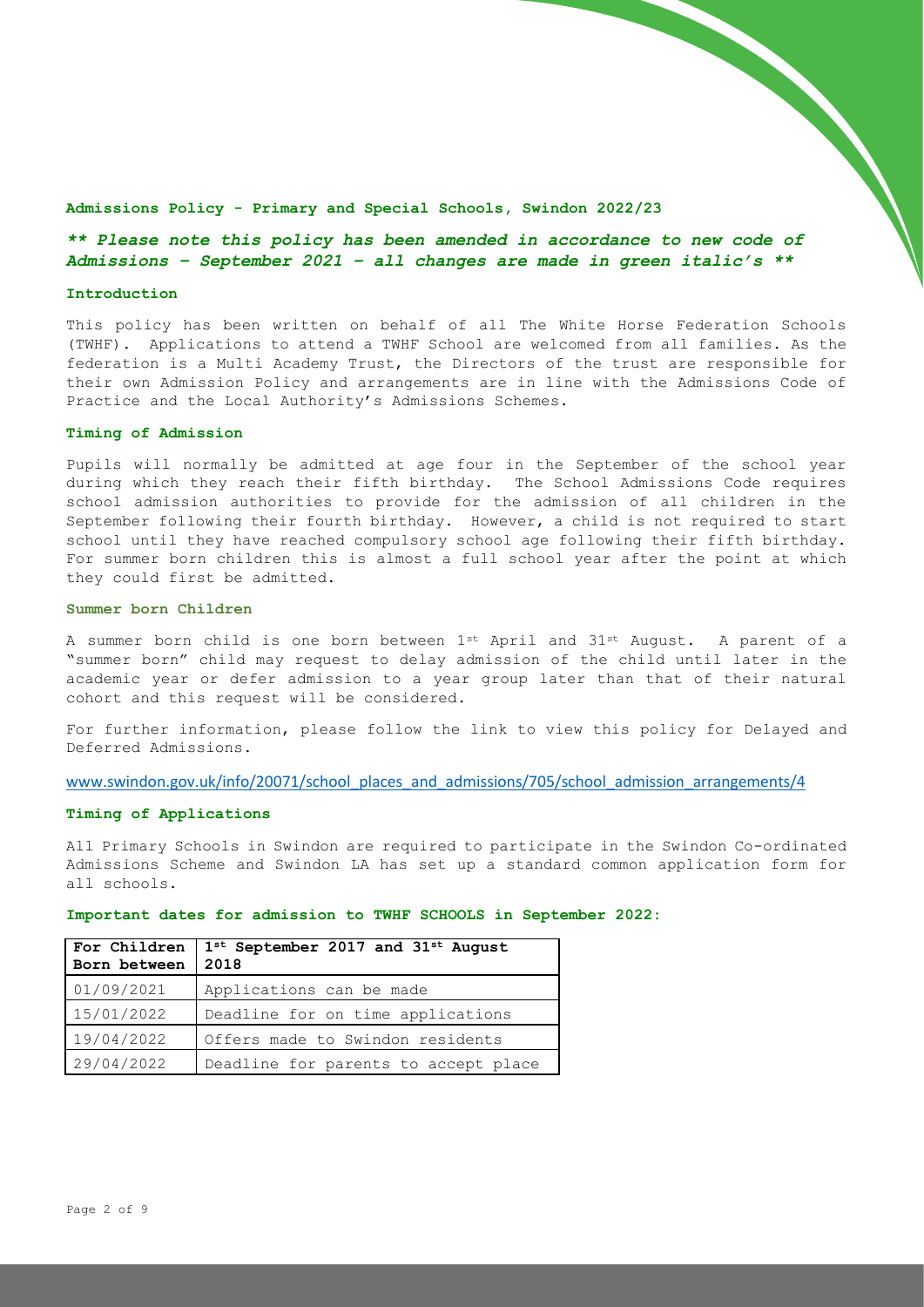## **Late Applications**

Applications received after the closing date given above will be considered as late applications. This means that they will be considered after all on-time applications have been considered.

## **Over-Subscriptions Criteria for White Horse Federation Schools**

*The Published Admission number (PAN) applies to the relevant year group for Admission in September 2022-2023*

| School Name                      | PAN |
|----------------------------------|-----|
| Drove Primary School             | 90  |
| Gorse Hill Primary School        | 60  |
| Grange Infants School            | 90  |
| Grange Junior School             | 90  |
| Haydon Wick Primary              | 40  |
| Moredon Primary & Nursery School | 60  |
| Mountford Manor Primary School   | 30  |
| Rodbourne Cheney Primary School  | 30  |
| The Croft Primary School         | 60  |
| Tregoze Primary School           | 30  |
| ** Nyland Campus (SEMH SCHOOL)   | 42  |

## **NOTES**

\*\* Admissions to Nyland is determined through the SEN Assessment Team.

#### **Primary School over subscriptions**

In all admissions cases, all applications will be agreed until the admission number is reached. Unfortunately, there may be occasions where a year group is oversubscribed and in these circumstances a set procedure will be followed to ensure places are allocated fairly. All applications will be ranked in order of the oversubscription criteria in these cases.

The oversubscription criteria are as follows:

# **A child who has a statement of special educational need or an Education Health and Care Plan is required to be admitted to the school names on the child's statement.**

## **Priority 1.**

*A "looked after child" or a child who was previously looked after but immediately after being looked after became subject to an adoption, child arrangements, or special guardianship order (90) including those who appear (to the admission authority) to have been in state care outside of England and ceased to be in state care as a result of being adopted. A looked after child is a child who is (a) in the care of a local authority, or (b) being provided with accommodation by a local authority in the exercise of their social services function (see the definition in Section 22(1) of the Children Act 1989)*

*90 An adoption order is an order under the Adoption Act 1976 (see Section 12 adoption orders) and children who were adopted under the Adoption and Children Act 2002 (see Section 46 adoption orders) A "child arrangements order" is an order settling the arrangements as to the person with whom the child is*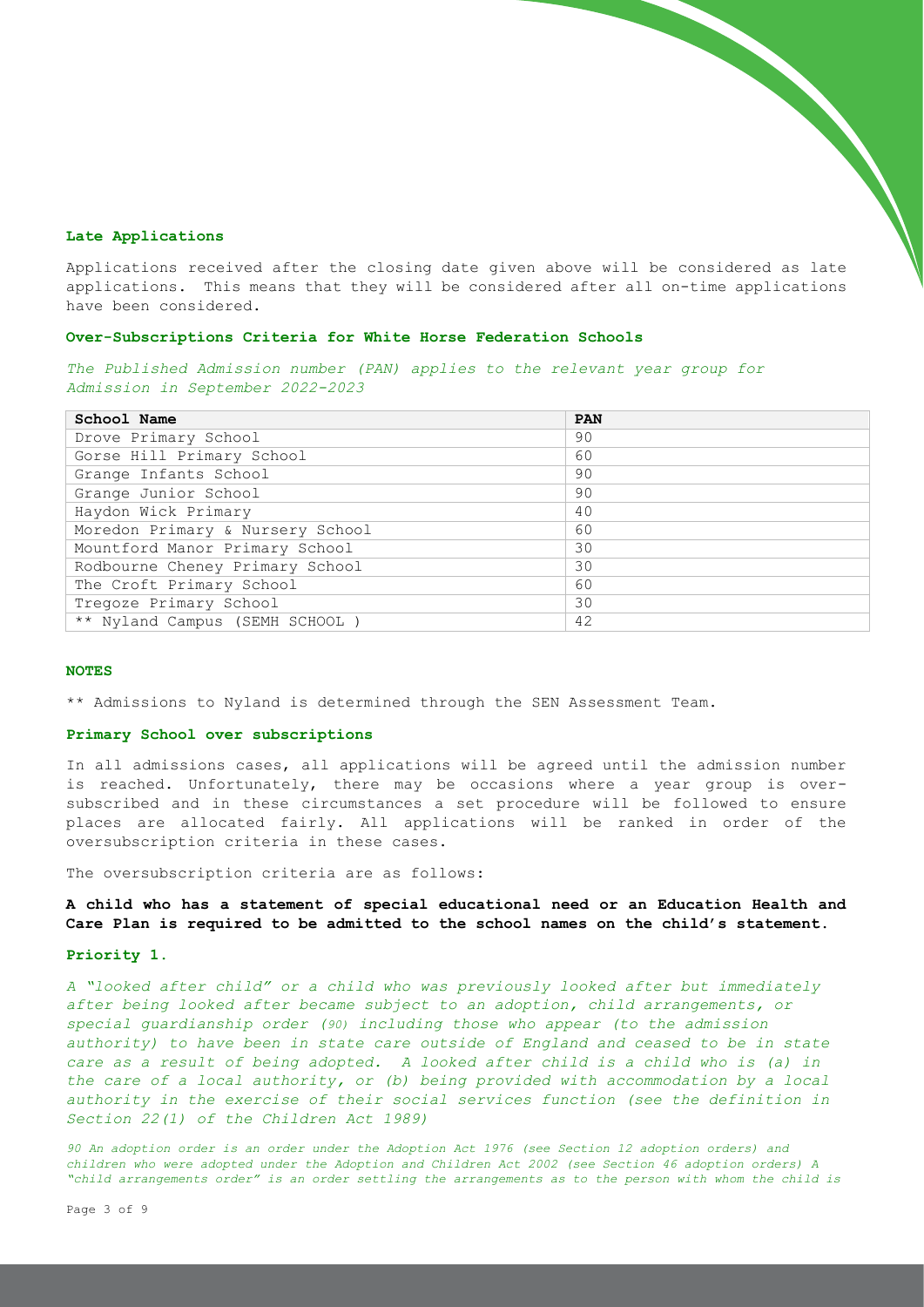*to love under Section 8 of the Children Act 1989 as amended by Section 14 of the Children and Families Act 2014. Section 14A of the Children Act 1989 defines a "special guardianship order" as an order appointing one or more individuals to be a child's special guardian (or special guardians)*

#### **Priority 2.**

Any child who has a sibling attending the same TWHF school (including Grange Junior School) at the same time as he or she is due to be admitted; this does not apply to admission to The Ridgeway School and 6th Form College, when a child is moving from Primary to Secondary School. A child who attends a TWHF Primary School does not have an automatic entitlement to attend Ridgeway School and 6th Form College. See Ridgeway School & 6th Form College's Admission's Policy for further details. This also does not include any younger siblings in a WHF nursery setting.

# **Priority 3.**

*Any child of a member of staff employed by The White Horse Federation for two or more year at the time of application for admission to the school is made, and/or who were recruited to fill a vacant post where there is a demonstrable skill shortage. The family unit must live within the Local Authority area for the school being applied for. This includes step children, foster children and children of co-habiting partners. (Please complete Appendix 1 – supplementary information)* 

#### **Priority 4.**

Any child living within the school's catchment area (details available from the school and LA)

#### **Priority 5.**

Any child other than those falling into category 1-4 above.

## **Decider**

In all cases where the school is oversubscribed, distance will be determined from the *applicant's home address to the school on the following basis:*

*Distance is measured as a straight line between the Local Land and Property Gazetteer (LLPG) address point of the applicant's home address and of the school within each oversubscription criteria. If the direct distance measurement does not separate applicants, places will be offered by random allocation.*

#### **Random Allocation**

Random allocation is the drawing of lots, supervised by a person independent of the school. Each child will be allocated a number. All the numbers will be place into a hat or other suitable container and drawn out and ranked in the order that they were drawn.

For children of a multiple birth, only the allocated number of one of the children will be entered into the draw. Where this number is drawn, the other child or children will be deemed to have also been drawn. Lots will then also be drawn for these children to decide their individual ranking. The process will be applied to brother or sister who are not from a multiple birth but are applying for a place in the same year group.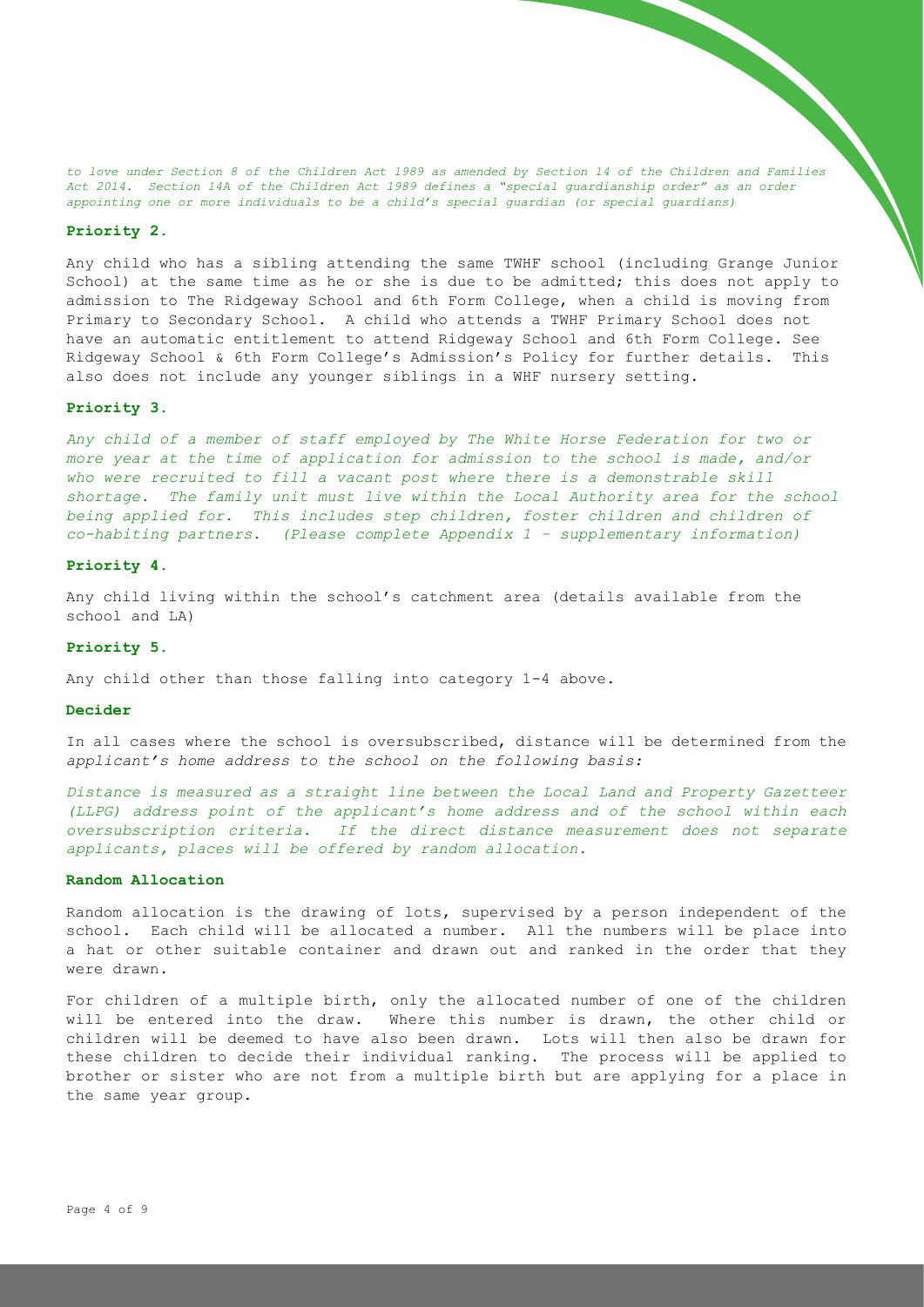## **Definitions and Details**

#### **Children with Special Educational Needs/Education Health and Care Plans**

Pupils with a statement of special educational needs or Education Health and Care Plans are required to be admitted to the school named on their statement or plan. Once a statement reaches the formal proposed stage the administration of the admission of the young person becomes the responsibility of Special Educational Needs Assessment Team (SENAT) at which point this policy ceases to apply.

### **Children Looked After**

*A "looked after child" or a child who was previously looked after but immediately after being looked after became subject to an adoption, child arrangements, or special guardianship order (90) including those who appear (to the admission authority) to have been in state care outside of England and ceased to be in state care as a result of being adopted. A looked after child is a child who is (a) in the care of a local authority, or (b) being provided with accommodation by a local authority in the exercise of their social services function (see the definition in Section 22(1) of the Children Act 1989)*

*90 An adoption order is an order under the Adoption Act 1976 (see Section 12 adoption orders) and children who were adopted under the Adoption and Children Act 2002 (see Section 46 adoption orders) A "child arrangements order" is an order settling the arrangements as to the person with whom the child is to love under Section 8 of the Children Act 1989 as amended by Section 14 of the Children and Families Act 2014. Section 14A of the Children Act 1989 defines a "special guardianship order" as an order appointing one or more individuals to be a child's special guardian (or special guardians)*

## **Sibling**

A sibling is defined as a child attending the preferred school at the same time as he or she is due to be admitted, who is a;

- Brother or sister
- Half brother or sister
- Adopted brother or sister
- Step brother or sister, or
- The child of the parent/carer's partner where the child for whom the school place is sought is living in the same family unit at the same address as that sibling.

Where the sibling of the child making the application is under assessment for a Statement of Special Educational Needs or Education Health and Care Plan, then they will be counted as a sibling from the time that the school is named on the final plan.

## **Multiple Births**

If necessary, the school will admit over its PAN to accommodate siblings born at the same time (e.g. twins, triplets etc.) In such cases the school can admit over its PAN to accommodate such children. In the case of Infant Class Sizes (Reception, Year 1 and Year 2) class size must not contain more than 30 pupils with a single school

Page 5 of 9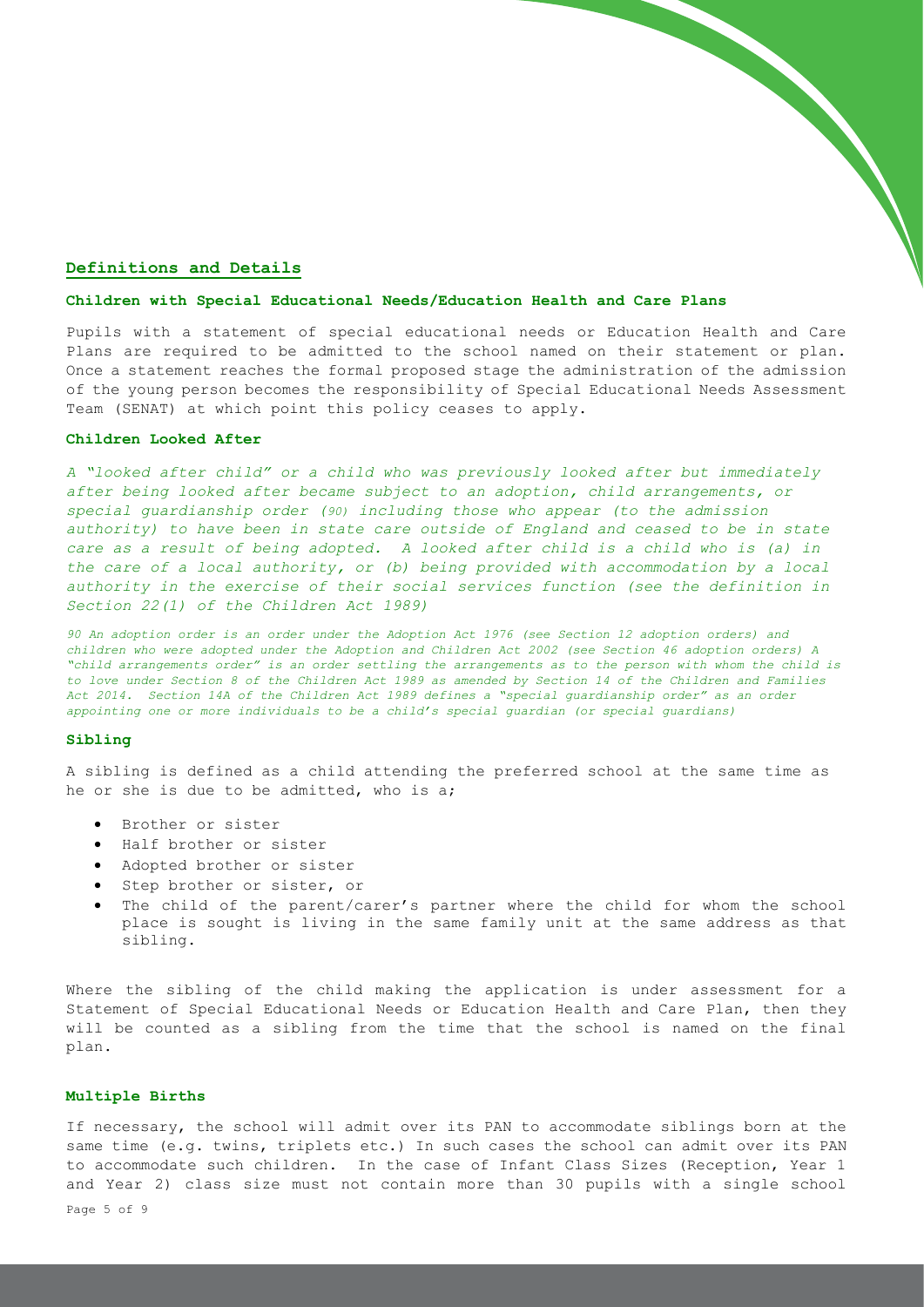teacher, however, additional children may be admitted in limited exceptional circumstances, and in accordance with the School Admissions Code, twins and children from multiple births are classed as "excepted pupils" to this legislation. Therefore, if one child of a multiple birth is offered the last available space at the school (according to the PAN), the offers will be made to all the children of that particular multiple birth. Those children would remain an exception to infant class size for the entire time they are in an infant class or until the class numbers fall back to the current infant class size limit.

## **Children of Staff**

*Children of staff are defined as employees being on the permanent payroll of The White Horse Federation as a place of work for at least two years prior to the date of application and/or having been recruited to fill a vacant post for which there is a demonstrable skill shortage. Children of staff includes step children, foster children and children of co-habiting partners living as a family unit. The completion of a supplementary form is required for consideration under this oversubscription criteria (see Appendix 1)*

## **Supplementary Information Form**

The Local Authority Admission form will be used as the only application form for TWHF Primary Schools. No supplementary information will be required with the exception of information relating to priority 3. See appendix 1.

#### **Catchment Area**

A catchment area is a geographical zone served by a school. The address that determines a child's designated area is the place where s/he is ordinarily resident with his/her parent(s) or legal guardian(s). Most schools have a catchment area but some addresses fall within areas shared by two or more schools.

## **Home Address**

The home address given on the application form must be the address where the child resides for most of the week with his or her parent or carer. Where a child has a joint address, then the address where the child Tax Credit / child benefit is paid will be taken as the child's home address. Evidence may be required in this instance.

## **Nurseries**

Where a Nursery provision is in place; children will be admitted to the Nursery Department during the term following their 3rd birthday. The exact age of admission however is determined by the availability of places.

Children may be registered for the Nursery in the year in which they are 3. The number of Nursery places at:

| School Name                      | Nursery Planned Admissions |
|----------------------------------|----------------------------|
| Drove Primary School             | 104 (52 am and 52 pm)      |
| Mountford Manor Primary School   | 26 am                      |
| Moredon Primary & Nursery School | 32                         |
| Gorse Hill Primary School        | 110 (55 am and 55 pm)      |
| Rodbourne Cheney Primary School  | 80 (40 am and 40 pm)       |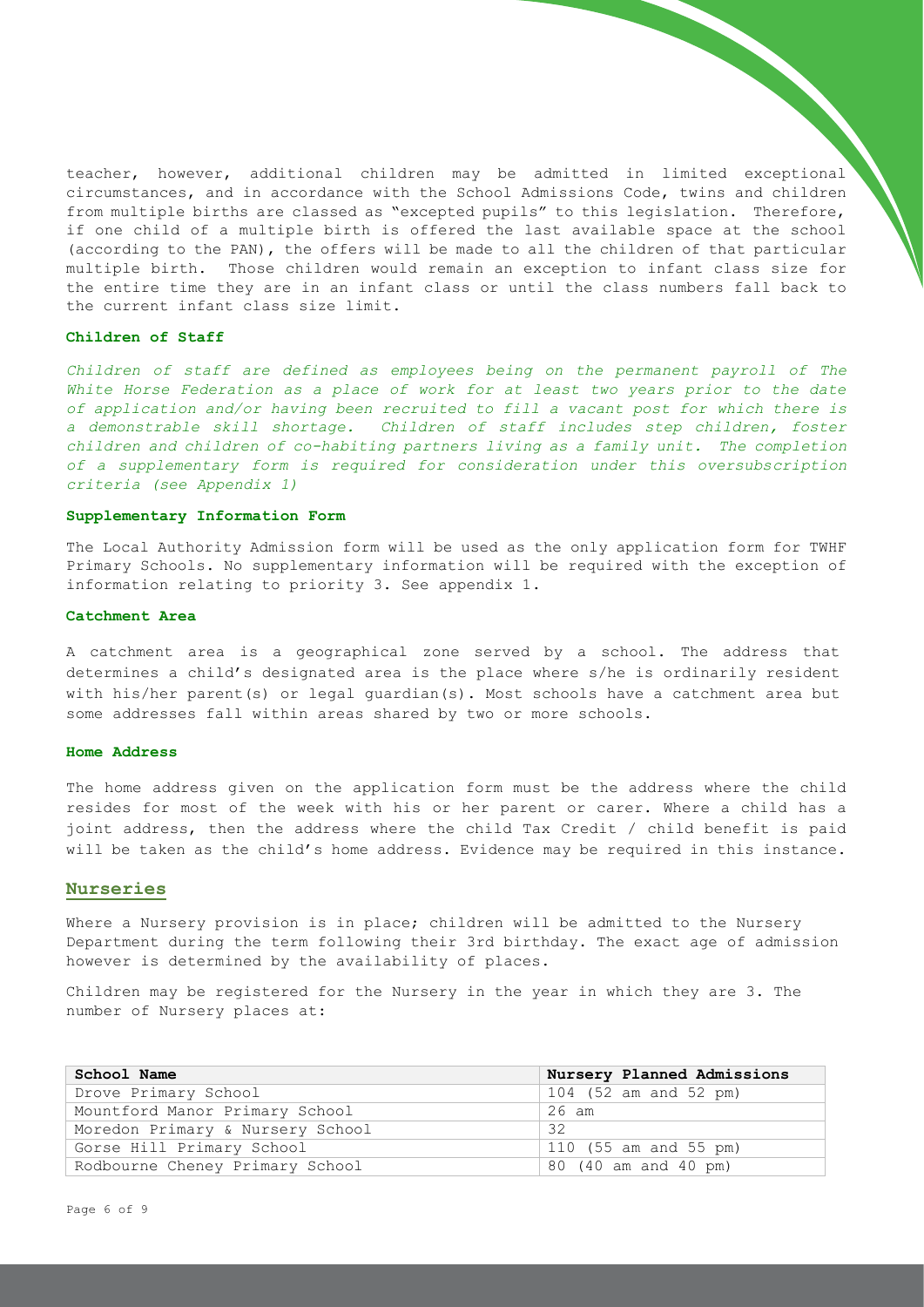*Where applications for admission to Nursery exceed the number of places available, the above criteria for admissions will be applied. In the event of over-subscription*  when the above criteria have been applied, priority will be given to the eldest *applicant.* 

# **Please note that the parents whose children go to nursery must complete a Primary Common application form for their Reception application to be valid.**

*Placement in a Nursery setting does not give your child automatic entry in to Reception class. All applications for entry to Reception class will be considered in line with the deadline for entry submissions (see above).* 

## **2-Year-Old Provision**

A 2-year-old provision, for children who qualify to receive the Early Education Entitlement, is available at the following premises:

| School Name                     | Nursery Planned Admissions |
|---------------------------------|----------------------------|
| Drove Primary School            | $16$ (8 am and 8pm)        |
| Mountford Manor Primary School  | 8 (am)                     |
| Rodbourne Cheney Primary School | 32 (16 am and 16 pm)       |

We welcome pupils with special educational needs and disabilities however due to the nature and layouts of the premises and provision of the above schools, every application to the 2-year-old provision will be assessed individually to ensure the medical, physical and emotional needs of the child can be met. All schools will comply with their obligations under the Equality Act 2010.

## **Applications at Other Times of the Year (In-Year Transfer Applications)**

*For the academic year 2022/23, TWHF has delegated the consideration of In-Year Transfer Application to Swindon Borough Council (SBC). Applications to be admitted to a WHF School outside the normal admissions round can be made directly to SBC via this link:* 

*[https://www.swindon.gov.uk/info/20071/school\\_places\\_and\\_admissions/422/transferring](https://www.swindon.gov.uk/info/20071/school_places_and_admissions/422/transferring_to_a_swindon_school) [\\_to\\_a\\_swindon\\_school](https://www.swindon.gov.uk/info/20071/school_places_and_admissions/422/transferring_to_a_swindon_school)*

*A paper copy of this application is available from SBC for parents without access to the internet.*

*For further information please refer to the In Year Co-ordinated Admissions Scheme via this link:* 

www.swindon.gov.uk/downloads/file/6910/in-year\_co-ordinated\_admissions\_scheme\_2022-23

# **Waiting Lists**

Where a place at a TWHF School cannot be offered, the child will be placed on a waiting list, the child's name will be retained on the waiting list until the end of the academic year. Letters will be sent to parents asking them to re-apply for the following academic year if they wish to be considered in the following year.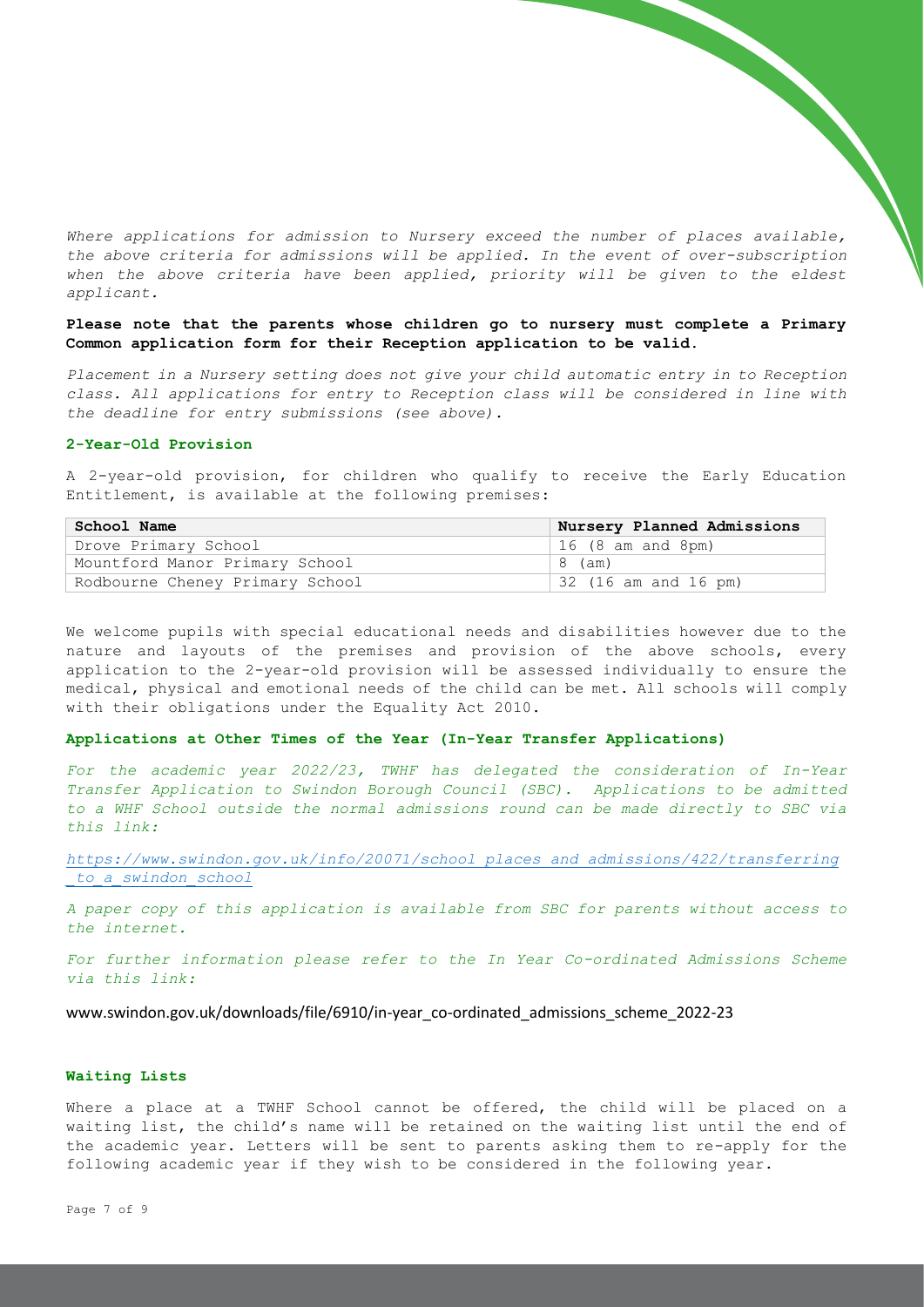If a place becomes available at the school, the place will be offered in accordance with the published oversubscription criteria and not the length of time a child's name has been on a waiting list. Names will be removed from the lists if requested or if the offer of a place that becomes available is not accepted. Positions on waiting lists may change due to new applications received. Placing a child's name on a waiting list does not affect the parent's right of appeal against an unsuccessful application. However, this does not include an appeal against placing a child out of their year group. Waiting lists will be re-ordered in accordance with the oversubscription criteria whenever a child joins or leaves the waiting list.

## **Appeals Procedure**

Parents have a right of appeal to an independent panel against any decision made by the governors regarding the admission of their child. Information about the appeal procedure will be provided where a place at a TWHF school has been refused. Applicants should contact the Admissions Team, Swindon Borough Council.

## **Objections to these Admission Arrangements**

Objections to these admission arrangements can be made to the Schools Adjudicator whose decision is binding and enforceable. Further information on how to make an objection can be obtained from the Office of the Schools Adjudicator: http://www.schoolsadjudicator.gov.uk